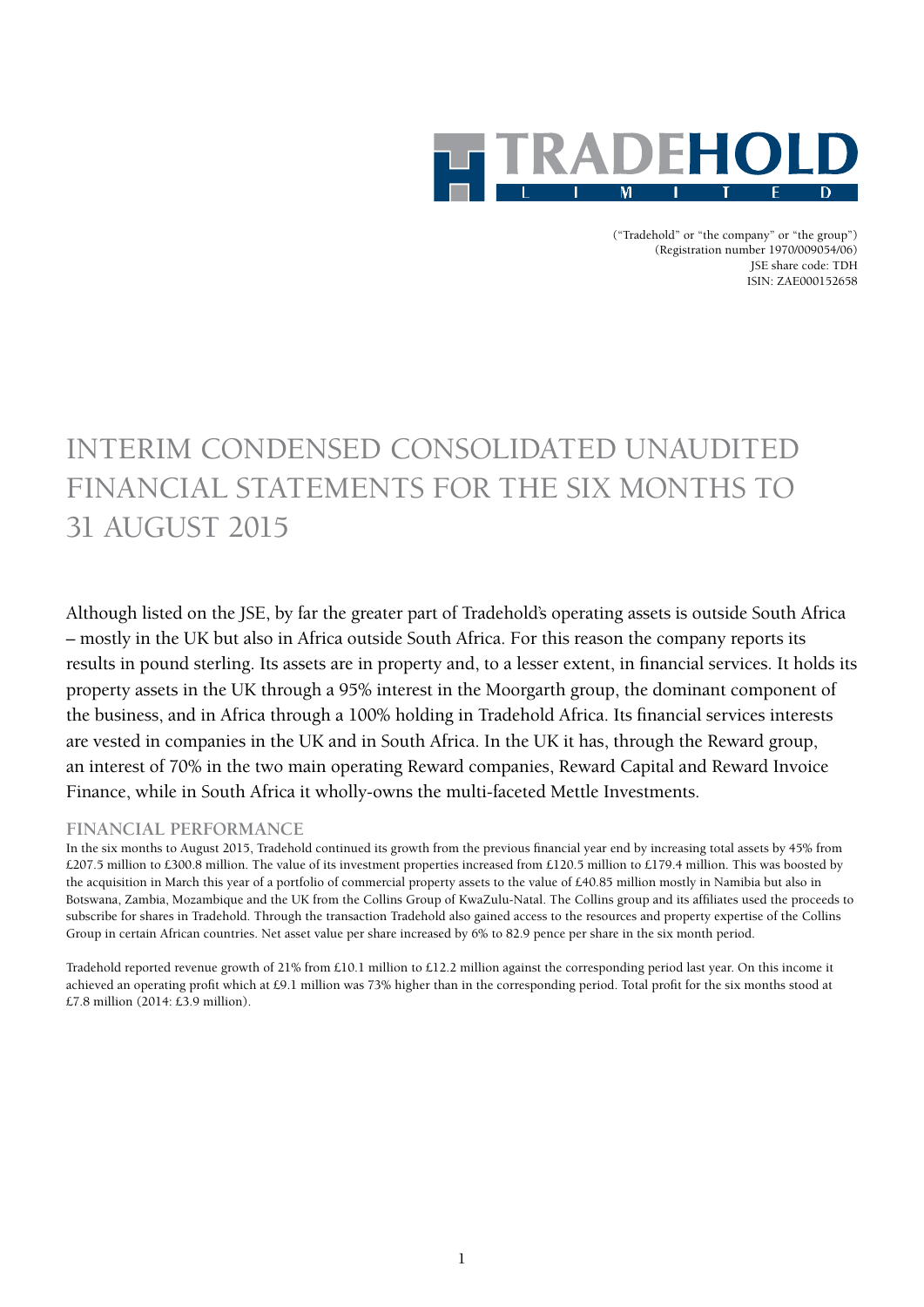### **BUSINESS ENVIRONMENT**

In the period under review, the UK experienced robust economic growth, low inflation and improving labour market conditions. Consumer confidence was at its highest level since 2008, also because of rising household disposable income. In July retail sales had increased for 28 consecutive months which led to a lively demand for retail space. Central London led the way in the demand for office space resulting in rental increases across the city. The demand for investment property rose accordingly. The high cost of City properties has, however, also stimulated interest in regional areas, particularly in office and industrial sectors.

In Africa, the economies of Namibia and Mozambique performed well and we are developing in those countries with confidence. However, we are at present proceeding with caution in Zambia where the economy has been severely disrupted by a power-supply crisis, reduced agricultural output due to drought and dramatically lower commodity prices.

### **PROPERTY**

#### **Moorgarth**

In June this year Moorgarth made its biggest acquisition to date when, through a new vehicle, Inception Reading Sarl, it acquired the Broad Street Mall in Reading for £65.4 million in a joint venture with its South African joint venture partner Texton Property Fund Ltd. The value of Moorgarth's total portfolio, which now consists of 30 properties, stands at £159.5 million if its share of the Broad Street Mall is included. It produced turnover of £6.7 million for the period compared to £5.8 million for the corresponding six months on which it earned an operating profit of £2.4 million (2014: £2.1 million).

Aside from acquiring Reading, the company focused on maximising the income from its existing assets. Seven of its properties are at present being redeveloped or refurbished while substantial lettings have been concluded particularly in the group's regional shopping centre in Greater Manchester where development work is continuing. The Boutique Workplace Company, Moorgarth's serviced office business, has continued to operate successfully. It has agreed terms to acquire a rival operator.

### **Tradehold Africa**

The company's focus since the start of the reporting period has been on three countries – Namibia, Mozambique and Zambia. In Namibia, work is progressing on a number of retail developments in various parts of the country: the second phase of the Rundu Mall in the north of the country is nearing completion; construction has started on the Dunes Mall in Walvis Bay; land is being secured for a large mall in Oshakati, also in the north, while agreement has been reached for the acquisition of a retail property anchored by Shoprite in Gobabis in the east together with the adjacent land for the development of a retail mall.

Good progress has been made with the Cognis residential development in Maputo in Mozambique, and the first phase is to be handed to the US Embassy and the American oil and gas exploration company Anadarko at the end of February next year. The second phase is to be completed by October 2016. Investigation into the development of a regional shopping and office complex in Beira in the north is underway.

### **FINANCIAL SERVICES**

#### **Reward**

Of the two main operating Reward companies, Reward Capital focuses on short-term, asset-backed loans to small and medium-sized businesses while Reward Invoice Finance provides invoice-discounting facilities to similar businesses. Despite a number of new entrants in the short-term secured lending market, Reward Capital continued to see strong deal flow with no decline in the quality of potential loans. The effective withdrawal of bank overdrafts to SMEs means that such businesses will continue to need short-term funding.

The two businesses produced a combined turnover of £3.1 million (2014: £2.4 million) on which they generated a pre-tax profit of £1.4 million (2014: £1.2 million). The increased turnover, primarily interest income, reflected the growth in the Reward loan book by 44% from £19.5 million at the previous financial year-end to £28.2 million.

#### **Mettle**

Mettle Investments, which was acquired by Tradehold in March 2014 as an extension of its financial services portfolio, offers a range of products and services such as debtor and SME finance; incremental housing finance and corporate finance advisory service. During the year it established Mettle Solar, which rents out solar photovoltaic systems. It is in the process of finalising the acquisition of 50% of Sustainable Power Solutions, an engineering company involved in all Mettle Solar's projects. During the review period it also increased its holding in Lendcor by 49.9% and now owns, directly and indirectly, an effective 64.9% of that company.

In the six months to end August Mettle generated a net after-tax profit of £378 783.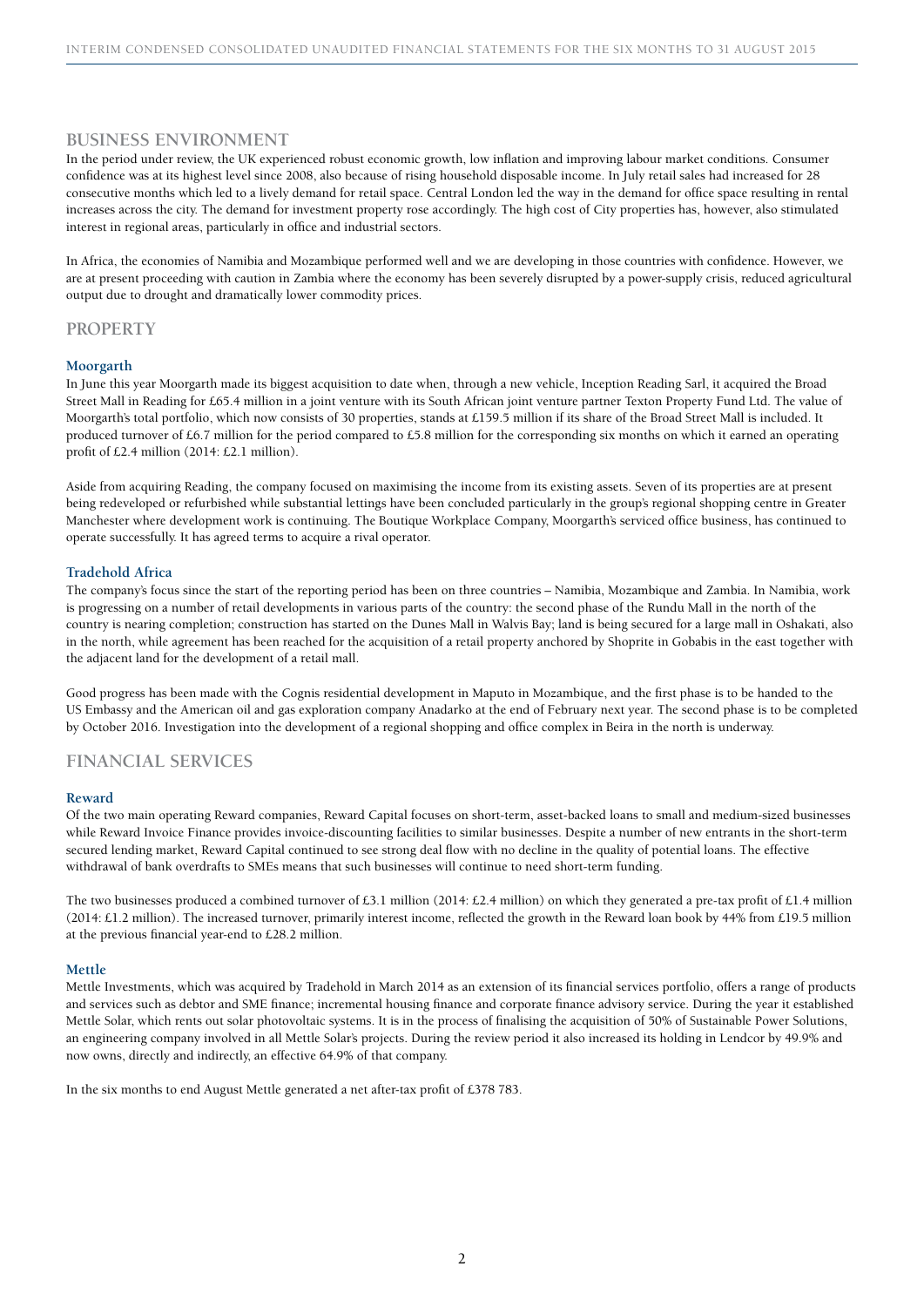## **COMMENTS ON THE RESULTS**

The non-core UBS AG shares were all disposed of during the period, resulting in a gain of £1.9 million:

|                                        | Unaudited | Audited   |
|----------------------------------------|-----------|-----------|
|                                        | 6 months  | 12 months |
|                                        | to        | to        |
| $(E'$ million)                         | 31/08/15  | 28/02/15  |
| Fair-value adjustment of UBS AG shares |           | (0.9)     |
| Gain on disposal of UBS AG shares      | 1.9       |           |

The Moorgarth joint venture with Texton Property Fund Ltd for the acquisition of the Broad Street Mall in Reading, has been classified as a joint venture under IFRS 11 and accounted for under the equity method.

### **DIVIDEND**

The board has decided not to declare an interim dividend.

### **SHARE ISSUE**

On 15 June 2015 Tradehold issued 3 200 000 shares to the former shareholders of Mettle, in settlement of the deferred consideration owing by it in terms of the Mettle acquisition in 2014.

On 28 August 2015 Tradehold issued 26 327 171 shares to various subscribers related to the Collins group and its affiliates, in settlement of the consideration for the acquisition of the commercial property portfolio of the Collins group and its affiliates, and a further 2 579 854 shares are expected to be issued before the financial year end in settlement of the deferred consideration owing in terms of this acquisition. The assets acquired comprise investment properties valued at £40,85 million and an interest in a property fund valued at £5.6 million.

### **DEVELOPMENTS AFTER THE END OF THE REPORTING PERIOD**

Moorgarth is in negotiations to acquire a complementary business to its serviced office operation.

### **OUTLOOK**

Should the markets in which it operates remain stable, the board expects Tradehold to continue growing in the second half. A number of substantial projects, especially in Africa, have been initiated in the period under review which bode well for the future. We already have a solid base from which to grow, especially in Namibia, where we have become a major property owner and developer. In the UK, Moorgarth is growing in stature as a real estate owner and asset manager by extending its base not only geographically but also in terms of the services it offers in a property context. Strengthening its presence in the Central London market was in our view an important step in achieving this.

Although not the primary focus of the business, we have much faith in the long-term viability of the two Reward businesses, while Mettle not only extends the range of financial services but through Mettle Solar opens up new avenues for growth. This general forecast has not been reviewed nor reported on by the group's auditors.

### **ACCOUNTING POLICY**

The consolidated interim financial information is prepared in accordance with the requirements of the JSE Limited Listings Requirements for interim reports, and the requirements of the Companies Act, 2008 (Act No 71 of 2008).

The JSE Listings Requirements require interim reports to be prepared in accordance with the framework concepts and the measurement and recognition requirements of International Financial Reporting Standards ("IFRS") and the SAICA Financial Reporting Guides as issued by the Accounting Practices Committee and Financial Pronouncements as issued by the Financial Reporting Standards Council and to also, as a minimum, contain the information required by IAS 34 Interim Financial Reporting. The accounting policies applied in the preparation of the consolidated interim financial statements, are in terms of International Financial Reporting Standards and are consistent with those accounting policies applied in the preparation of the previous consolidated annual financial statements, except for the adoption of the following new standards, amendments to publicised standards and interpretations that became effective for the current reporting period beginning on 1 March 2015:

#### **Amendments to IAS 19, 'Employee Benefits'**

The amendment provides for the further distinction between contributions that are linked to service only in the period in which they arise and those linked to service in more than one period. It allows contributions linked to service which do not vary with the length of employee service, to be deducted from the cost of benefits earned in the period that the service is provided, while contributions linked to service which do vary with the length of employee service, must be spread over the service period. The benefit of employee contributions linked to the length of service must be recognised in profit or loss over the employee's working life.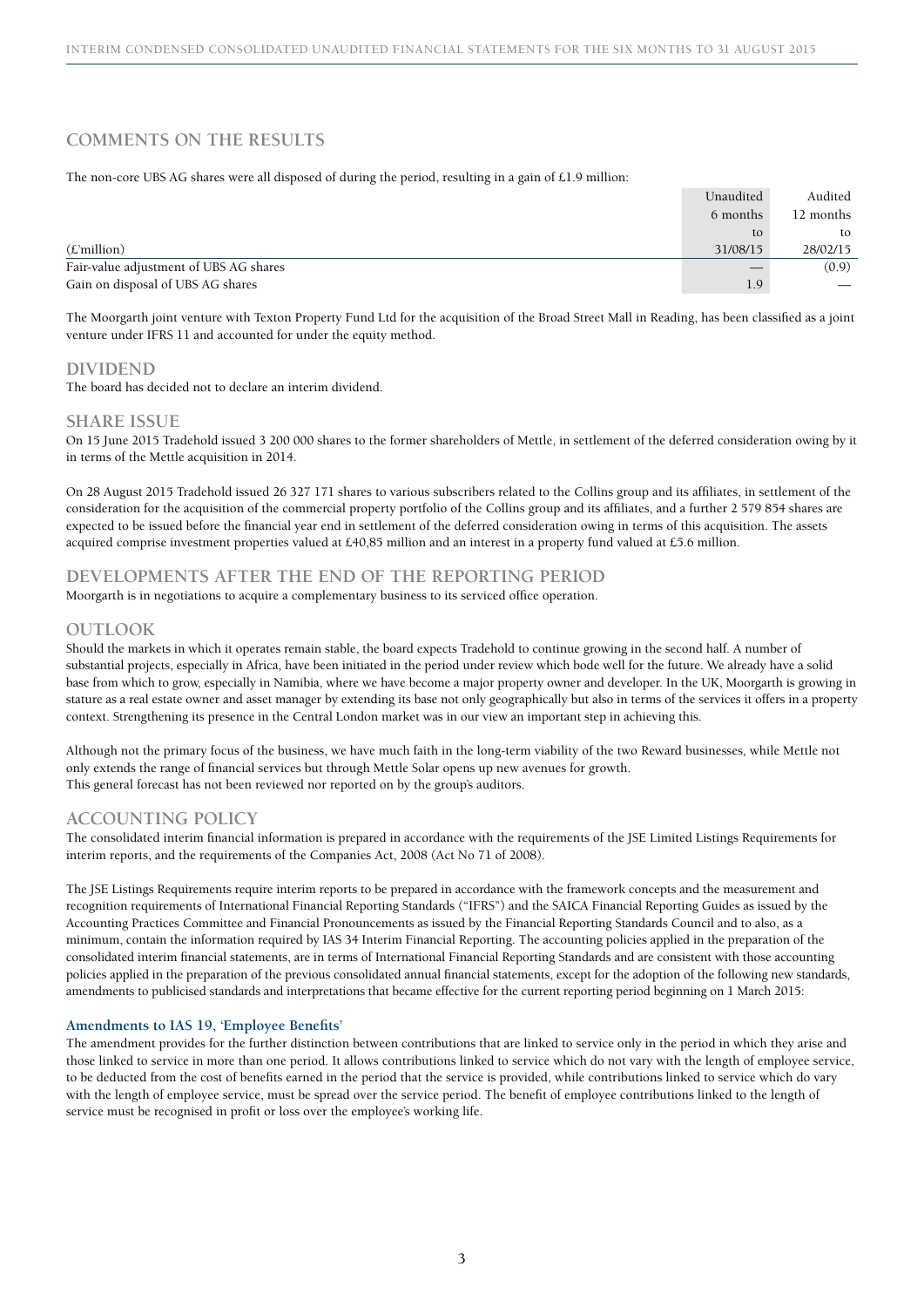# **ACCOUNTING POLICY (continued)**

#### **Annual Improvements 2010-12 cycle**

**IFRS 8 Operating segments**: this amendment requires the disclosure of management judgements when aggregating operating segments, and a reconciliation of segment assets to entity's assets.

**IFRS 13 Fair value measurements:** this amendment clarifies that entities are still permitted to measure short-term receivables and payables at invoice amounts where the impact of not discounting is immaterial.

**IAS 16 Property, plant and equipment, and IAS 38 Intangible assets:** these amendments clarify the treatment of the gross carrying amount and the accumulated depreciation when an entity uses the revaluation model.

**IAS 24 Related party disclosures:** this amendment includes as a related party an entity that provides key management personnel services to the reporting entity or its parent.

#### **Annual Improvements 2011-13 cycle**

**IFRS 1 First time adoption of IFRS:** this amendment clarifies that a first-time adopter can use either the old or new version of a standard, if the new version is not yet mandatory.

**IFRS 3 Business combinations:** this amendment clarifies that the standard does not apply to the accounting for the formation of any joint arrangement under IFRS 11 in the financial statements of the joint arrangement itself.

**IFRS 13 Fair value measurement:** this amendment clarifies that the permitted measurement of the fair value of a group of financial assets and financial liabilities on a net basis, applies to all contracts within the scope of IAS 39 or IFRS 9.

**IAS 40 Investment property:** this amendment clarifies that IFRS 3 should be applied to determine if an acquisition of an investment property is a business combination.

### **PREPARATION OF FINANCIAL RESULTS**

The preparation of the financial results was supervised by the group financial director, Karen Nordier BAcc, BCompt Hons, CA(SA). The condensed consolidated interim results for the six months ended 31 August 2015 have not been audited or independently reviewed by the group's external auditors, PricewaterhouseCoopers Inc.

### **REPORTING CURRENCY**

As the operations of most of Tradehold's subsidiaries are conducted in pound sterling, the company reports its results in this currency.

| H R W Troskie          | K L Nordier |
|------------------------|-------------|
| <b>Acting Chairman</b> | Director    |

Malta 5 November 2015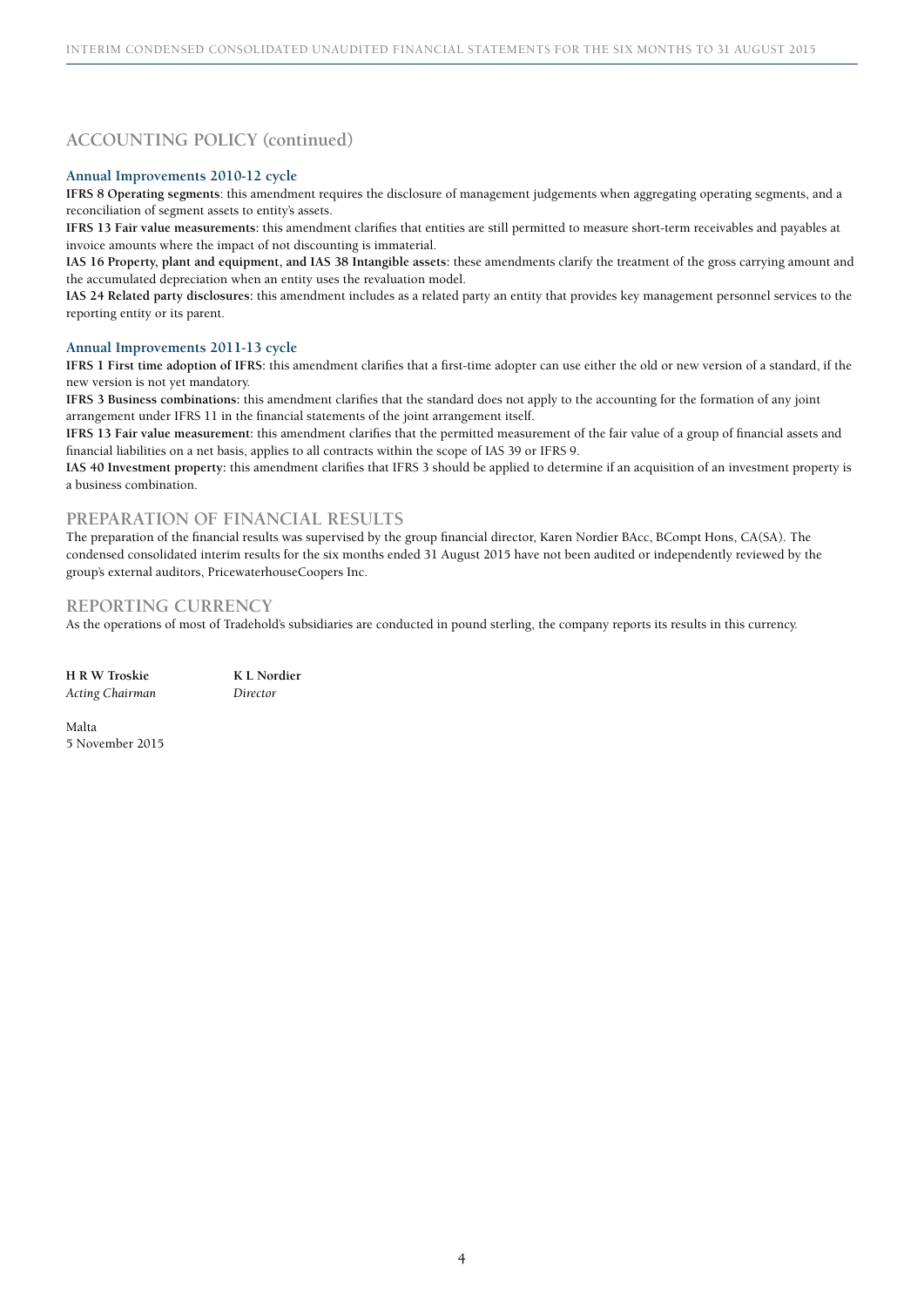# **STATEMENT OF COMPREHENSIVE INCOME**

|                                                                              | Unaudited   | Unaudited   | Audited      |
|------------------------------------------------------------------------------|-------------|-------------|--------------|
|                                                                              | 6 months to | 6 months to | 12 months to |
| (E'000)                                                                      | 31/08/15    | 31/08/14    | 28/02/15     |
|                                                                              |             |             |              |
| Revenue                                                                      | 12 20 6     | 10 052      | 20 731       |
| Other operating income                                                       | 4 0 8 5     |             | 1637         |
| Profit on disposal of investment properties                                  |             | 905         | 1 3 5 9      |
| Net gain from fair value adjustment on investment property                   | 628         | 1685        | 2 156        |
| Loss on disposal and scrapping of PPE (excluding buildings)                  |             |             | (134)        |
| Employee benefit expenses                                                    | (1317)      |             | (4155)       |
| Lease expenses                                                               | (297)       |             | (613)        |
| Depreciation, impairment and amortisation                                    | (158)       | (193)       | (372)        |
| Other operating costs                                                        | (7548)      | (6158)      | (8597)       |
| Trading profit                                                               | 7 5 9 9     | 6 2 9 1     | 12 012       |
| Gain/(loss) on disposal/(purchase) of investments                            |             |             | 1 1 1 7      |
| Impairment of goodwill                                                       |             |             | (1288)       |
| Gain on disposal of financial assets                                         | 1919        |             |              |
| Fair value (loss)/gain through profit or loss                                | (372)       | (1008)      | (886)        |
| Operating profit                                                             | 9 1 4 6     | 5 2 8 3     | 10 955       |
| Finance income                                                               | 1868        | 87          | 809          |
| Finance cost                                                                 | (2, 846)    | (377)       | (2.289)      |
| Profit from joint venture                                                    | 80          |             |              |
| Profit from associated companies                                             | 159         | 72          | 165          |
| Profit before taxation                                                       | 8 4 0 7     | 5 0 6 5     | 9 6 4 0      |
| Taxation                                                                     | 404         | 277         | 605          |
| Profit for the year before non-controlling interest                          | 8 0 0 3     | 4788        | 9 0 35       |
| Other comprehensive income                                                   |             |             |              |
| Items that may be subsequently reclassified to profit or loss                |             |             |              |
| Net fair value loss on hedging instruments entered into for cash flow hedges |             |             | (549)        |
| Currency translation differences                                             | (4170)      | (76)        | (161)        |
| Total comprehensive income for the year                                      | 3833        | 4712        | 8 3 2 5      |
|                                                                              |             |             |              |
| Profit attributable to:                                                      |             |             |              |
| Owners of the parent                                                         | 7818        | 3955        | 7832         |
| Non-controlling interest                                                     | 185         | 833         | 1 203        |
|                                                                              | 8 0 0 3     | 4788        | 9 0 35       |
|                                                                              |             |             |              |
| Total comprehensive income attributable to:                                  |             |             |              |
| Owners of the parent                                                         | 3648        | 3879        | 7 259        |
| Non-controlling interest                                                     | 185         | 833         | 1 0 6 6      |
|                                                                              | 3833        | 4712        | 8 3 2 5      |
|                                                                              |             |             |              |
| Earnings per share (pence): basic                                            |             |             |              |
| - basic                                                                      | 4.2         | 2.7         | 5.1          |
| - headline earnings (as required by IFRS)                                    | 3.9         | 1.2         | 3.3          |
| - core headline earnings (as defined by entity)                              | $3.1\,$     | 3.4         | 5.4          |
| Number of shares for calculation of earnings per share ('000)                |             |             |              |
|                                                                              | 185 412     | 144 315     | 153 143      |
|                                                                              |             |             |              |
| Earnings per share (pence): diluted<br>- diluted                             |             |             |              |
|                                                                              | 4.2         | 2.6         | 5.0          |
| - headline earnings (as required by IFRS)                                    | 3.8         | 1.2         | 3.3          |
| - core headline earnings (as defined by entity)                              | 3.1         | 3.3         | 5.4          |
| Number of shares for calculation of diluted earnings per share ('000)        | 187 222     | 149 518     | 155 341      |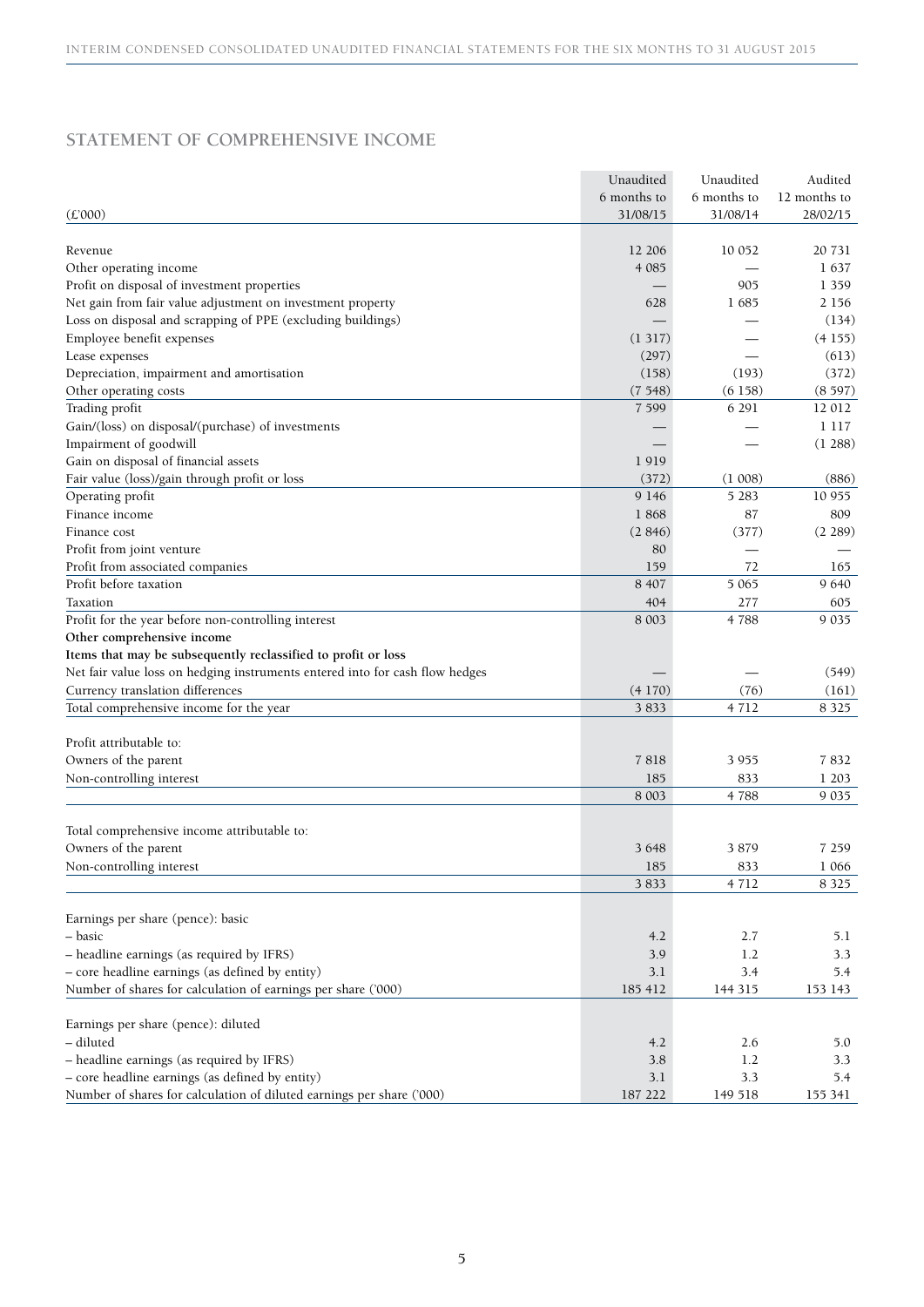# **STATEMENT OF FINANCIAL POSITION**

|                                  | Unaudited | Unaudited | Audited  |
|----------------------------------|-----------|-----------|----------|
| (E'000)                          | 31/08/15  | 31/08/14  | 28/02/15 |
|                                  |           |           |          |
| Non-current assets               | 208 730   | 105 833   | 133 399  |
| Property, plant and equipment    | 5 207     | 5 4 7 6   | 5 18 6   |
| Investment properties            | 179 397   | 92 640    | 120 552  |
| Goodwill                         | 3 5 6 2   | 3 9 9 6   | 2 3 0 6  |
| Investment in joint venture      | 13 458    |           |          |
| Investments in associates        | 2 4 8 3   | 99        | 1 5 4 4  |
| Deferred taxation                | 124       | 164       | 261      |
| Trade and other receivables      | 352       | 1 604     | 1645     |
| Loans receivable                 | 4 1 4 7   | 1854      | 1905     |
| Current assets                   | 92 092    | 58 848    | 74 137   |
| Financial assets                 | 6 217     | 6883      | 7 2 7 1  |
| Loans receivable                 | 1 580     | 58        |          |
| Loans to associates              | 125       |           | 550      |
| Trade and other receivables      | 40 359    | 26 162    | 31 968   |
| Taxation                         |           | 351       |          |
| Cash and cash equivalents        | 43 811    | 25 394    | 34 3 48  |
| Total assets                     | 300 822   | 164 681   | 207 536  |
|                                  |           |           |          |
| Equity                           | 154 084   | 117 076   | 122 328  |
| Ordinary shareholders' equity    | 153 933   | 115 956   | 122 244  |
| Non-controlling interest         | 151       | 1 1 2 0   | 84       |
| Non-current liabilities          | 105 330   | 28 038    | 63 901   |
| Preference share capital         | 30 716    | 51        | 34 753   |
| Long-term borrowings             | 62 882    | 20 554    | 19792    |
| Derivative financial instruments | 6 3 2 5   |           | 2 3 1 4  |
| Deferred revenue                 | 5 1 9 8   | 5 1 5 8   | 4818     |
| Contingent consideration         | 83        | 2 1 4 3   | 2 0 6 4  |
| Deferred taxation                | 126       | 132       | 160      |
| Current liabilities              | 41 408    | 19 567    | 21 308   |
| Short-term borrowings            | 27 000    | 10 983    | 12 5 29  |
| Deferred consideration           | 1779      | 2 4 7 3   |          |
| Taxation                         | 530       | 653       |          |
| Bank overdrafts                  |           |           | 206      |
| Other current liabilities        | 12 099    | 5 4 5 8   | 8 5 7 3  |
| Total equity and liabilities     | 300 822   | 164 681   | 207 537  |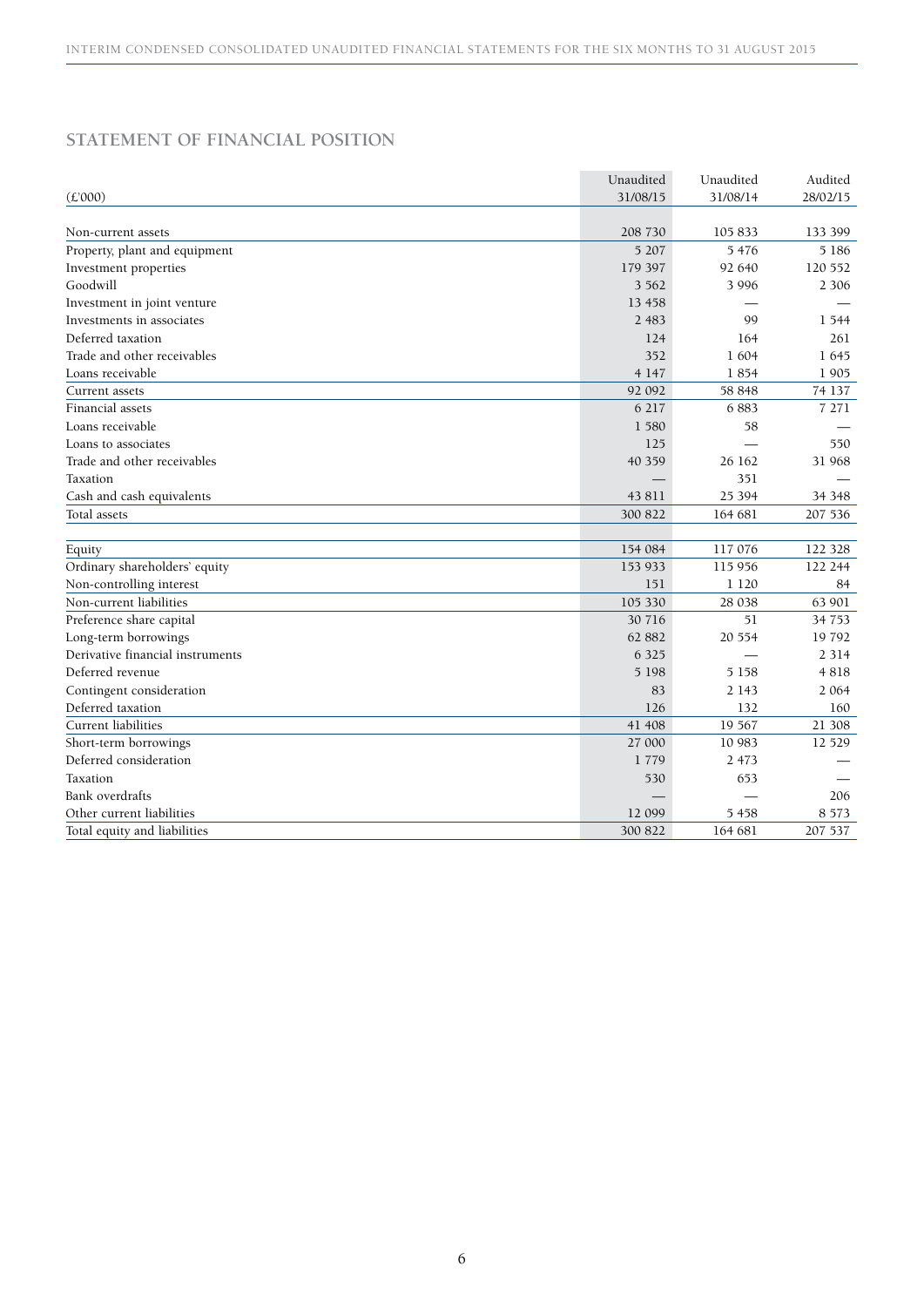# **STATEMENT OF CHANGES IN EQUITY**

|                                                        | Unaudited   | Unaudited   | Audited      |
|--------------------------------------------------------|-------------|-------------|--------------|
|                                                        | 6 months to | 6 months to | 12 months to |
| (E'000)                                                | 31/08/15    | 31/08/14    | 28/02/15     |
|                                                        |             |             |              |
| Balance at beginning of the period                     | 122 328     | 99 939      | 99 939       |
| Issue of ordinary shares                               | 25 644      | 13 177      | 13 614       |
| Transactions with owner of the entity                  | 264         | (470)       | (624)        |
| Distribution to minorities                             |             |             | (883)        |
| Disposal of subsidiary                                 |             |             | (280)        |
| Acquisition of subsidiaries                            |             | 145         | 211          |
| Contingent consideration recognised directly in equity |             |             | 2 4 5 3      |
| Deferred consideration recognised directly in equity   | 2 5 1 3     |             |              |
| Dividends distributed to shareholders                  | (498)       | (427)       | (427)        |
| Profit for the year                                    | 8 0 0 3     | 4 788       | 9 0 35       |
| Other comprehensive income for the year                | (4170)      | (76)        | (710)        |
| Balance at the end of the period                       | 154 084     | 117 076     | 122 328      |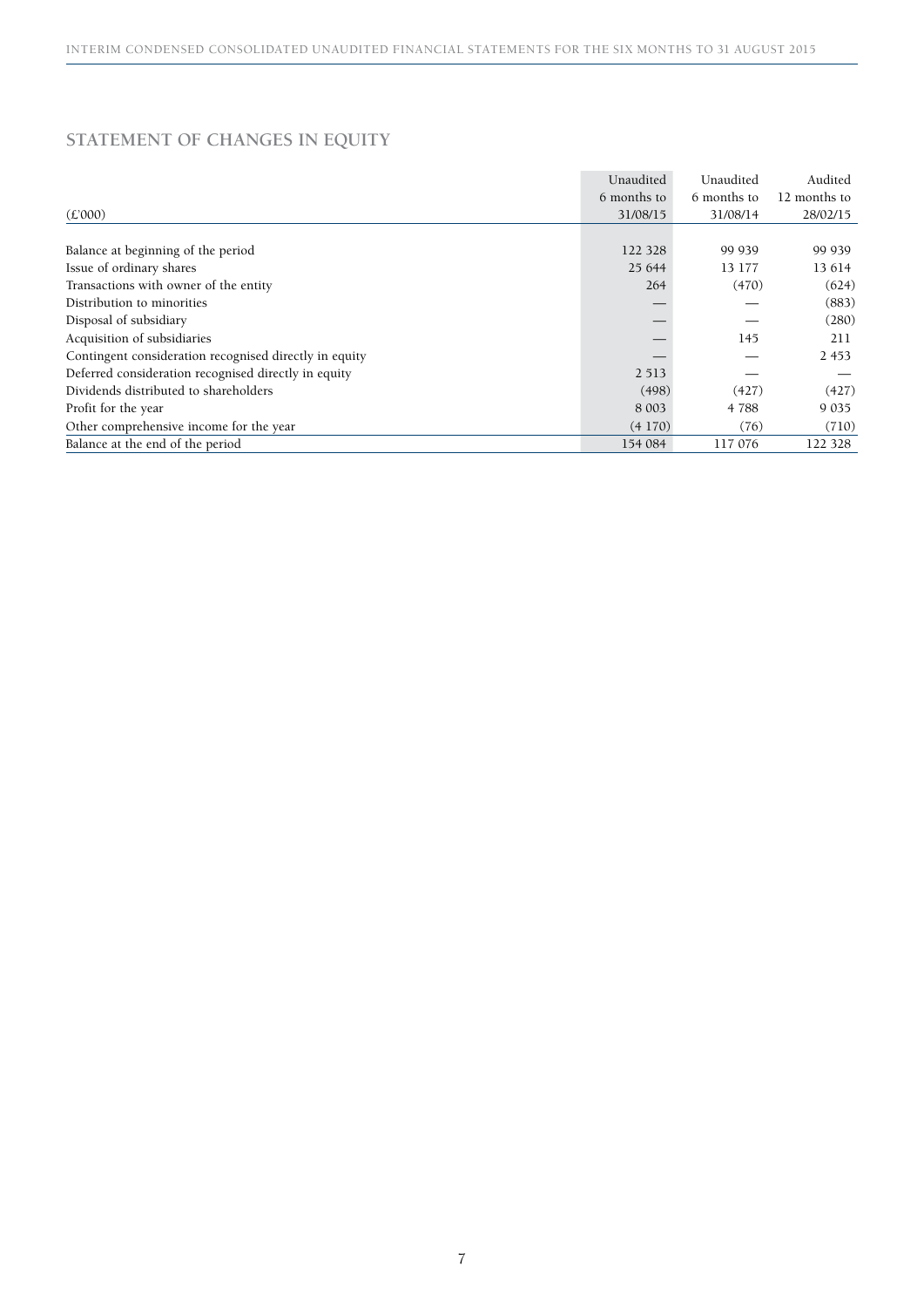# **STATEMENT OF CASH FLOWS**

|                                                       | Unaudited   | Unaudited   | Audited      |
|-------------------------------------------------------|-------------|-------------|--------------|
|                                                       | 6 months to | 6 months to | 12 months to |
| $(\pounds 000)$                                       | 31/08/15    | 31/08/14    | 28/02/15     |
|                                                       |             |             |              |
| Cash flows from operating activities                  | 1999        | 3848        | 9 0 34       |
| Cash flows utilised in investing activities           | (25 517)    | (15700)     | (52001)      |
| Acquisition of investment properties                  | (18663)     | (20612)     | (50723)      |
| Acquisition of property, plant and equipment          | (179)       | (213)       | (389)        |
| Business combinations                                 | 2 9 3 3     | 579         | 625          |
| Proceeds on disposal of investment properties         | 1650        | 8 6 6 8     | 10 044       |
| Proceeds on disposal of property, plant and equipment |             |             | 39           |
| Net proceeds on disposal of investment                | 9 1 9 1     |             | (181)        |
| Dividends received from associates                    | 687         |             | 95           |
| Loans advanced to joint venture                       | (13378)     |             |              |
| Loans repaid by/(advanced to) associate undertaking   | 863         |             | (396)        |
| Borrowings repaid                                     |             | 82          |              |
| Loans and advances - issued                           | (35615)     | (21 574)    | (55461)      |
| Loans and advances - repaid                           | 26 994      | 17 370      | 44 3 46      |
|                                                       |             |             |              |
| Cash flows from financing activities                  | 33 300      | 12 049      | 52 118       |
| Proceeds from borrowings                              | 33 300      | 1 4 1 2     | 7 5 4 9      |
| Repayment of borrowings                               |             |             | (1095)       |
| Proceeds from ordinary share issue                    |             | 11 3 23     | 11 276       |
| Share buy-back from minority shareholder              |             |             | (187)        |
| Proceeds from preference share issue                  |             |             | 35 674       |
| Redemption of preference shares                       |             | (216)       | (216)        |
| Dividends to non-controlling interests                |             | (470)       | (883)        |
| Net increase in cash and cash equivalents             | 9782        | 197         | 9 1 5 1      |
| Effect of changes in exchange rate                    | (113)       | 5           | (201)        |
| Cash and cash equivalents at beginning of the year    | 34 142      | 25 192      | 25 192       |
| Cash and cash equivalents at end of the year          | 43 811      | 25 394      | 34 142       |
|                                                       |             |             |              |
| Cash and cash equivalents consists of:                |             |             |              |
| Cash and cash equivalents                             | 43 811      | 25 3 94     | 34 348       |
| Bank overdrafts                                       |             |             | (206)        |
|                                                       | 43 811      | 25 3 94     | 34 142       |

NON CASH TRANSACTION

During the period under review the following non cash transactions took place:

– Purchase of the Collins group property portfolio

Refer to note 12 for detail of the transaction

– Tradehold Limited share issues

On 15 June 2015 3,200,000 Tradehold Limited shares were issued to the former Mettle Investments (Pty) Limited shareholders in settlement of the deferred purchase consideration.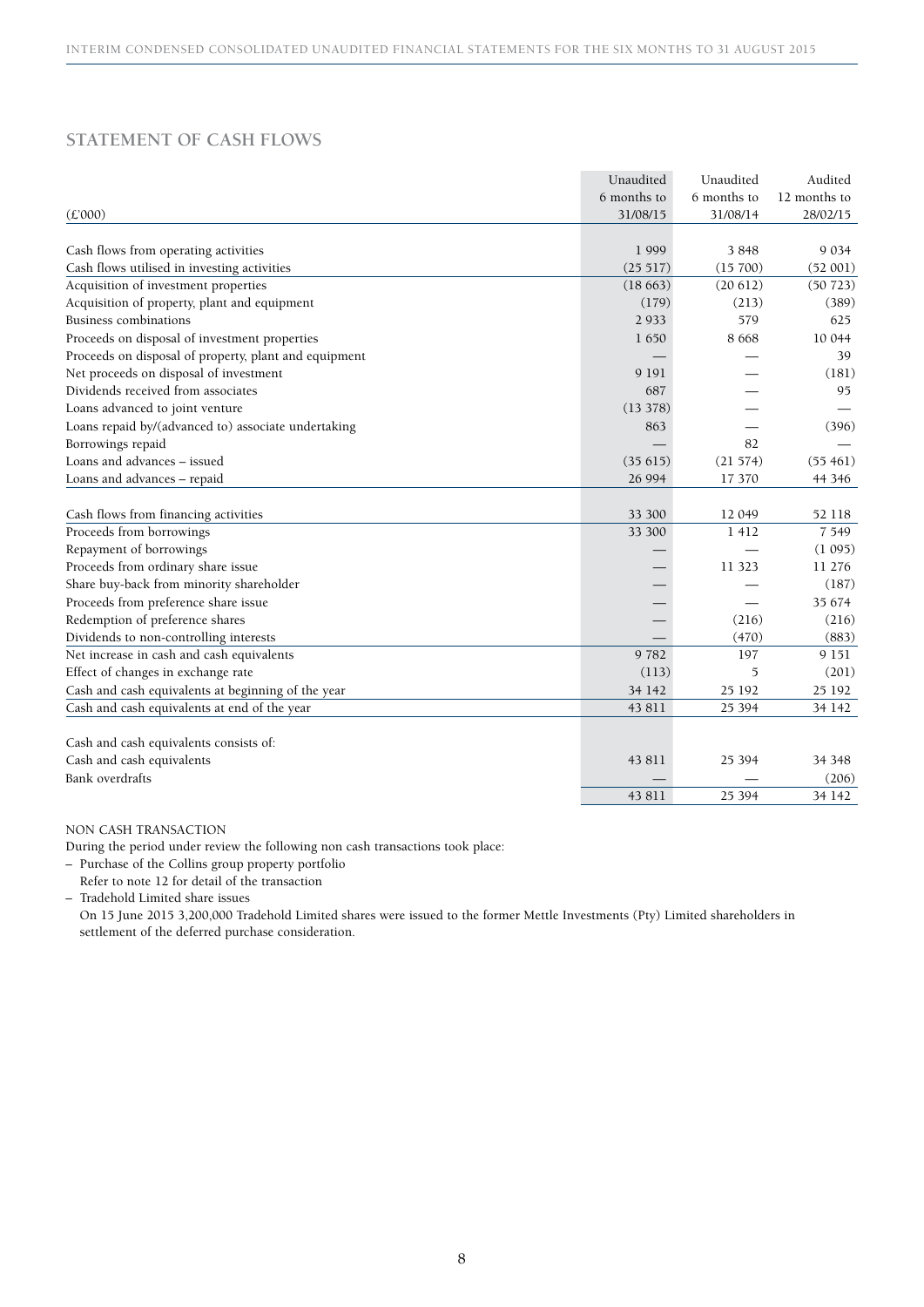# **SEGMENTAL ANALYSIS**

|                                             |         | Trading       |
|---------------------------------------------|---------|---------------|
| (E'000)                                     | Revenue | profit/(loss) |
|                                             |         |               |
| Six months to 31 August 2015 (unaudited)    |         |               |
| Property                                    |         |               |
| - retail                                    | 4 5 0 2 | 2 7 4 5       |
| - commercial                                | 430     | 151           |
| - offices                                   | 1 0 6 4 | 493           |
| - leisure                                   | 1738    | 276           |
| - residential                               | 276     | 137           |
| - other                                     | 225     |               |
| Short-term lending                          | 3 9 7 1 | 2 5 3 7       |
| Treasury                                    |         | 1 260         |
| Other (describe)                            |         |               |
| Other (describe)                            |         |               |
|                                             | 12 20 6 | 7 5 9 9       |
| Six months to 31 August 2014 (unaudited)    |         |               |
| Property                                    |         |               |
| - retail                                    | 3 5 6 9 | 3825          |
| - commercial                                | 304     | 108           |
| - offices                                   | 399     | 572           |
| - leisure                                   | 1 5 5 3 | 139           |
| - residential                               |         |               |
| - other                                     |         | (46)          |
| Short-term lending                          | 4 2 2 7 | 1997          |
| Treasury                                    |         | (304)         |
|                                             | 10 052  | 6 2 9 1       |
| Twelve months to 28 February 2015 (audited) |         |               |
| Property                                    |         |               |
| - retail                                    | 6 900   | 5 4 4 7       |
| - commercial                                | 611     | 1 1 8 7       |
| - offices                                   | 1 3 3 0 | 1 278         |
| - leisure                                   | 3 0 5 7 | 111           |
| - residential                               | 87      | 209           |
| - other                                     | 260     |               |
| Short-term lending                          | 8 4 8 6 | 4 4 5 6       |
| Treasury                                    |         | (676)         |
|                                             | 20 731  | 12 012        |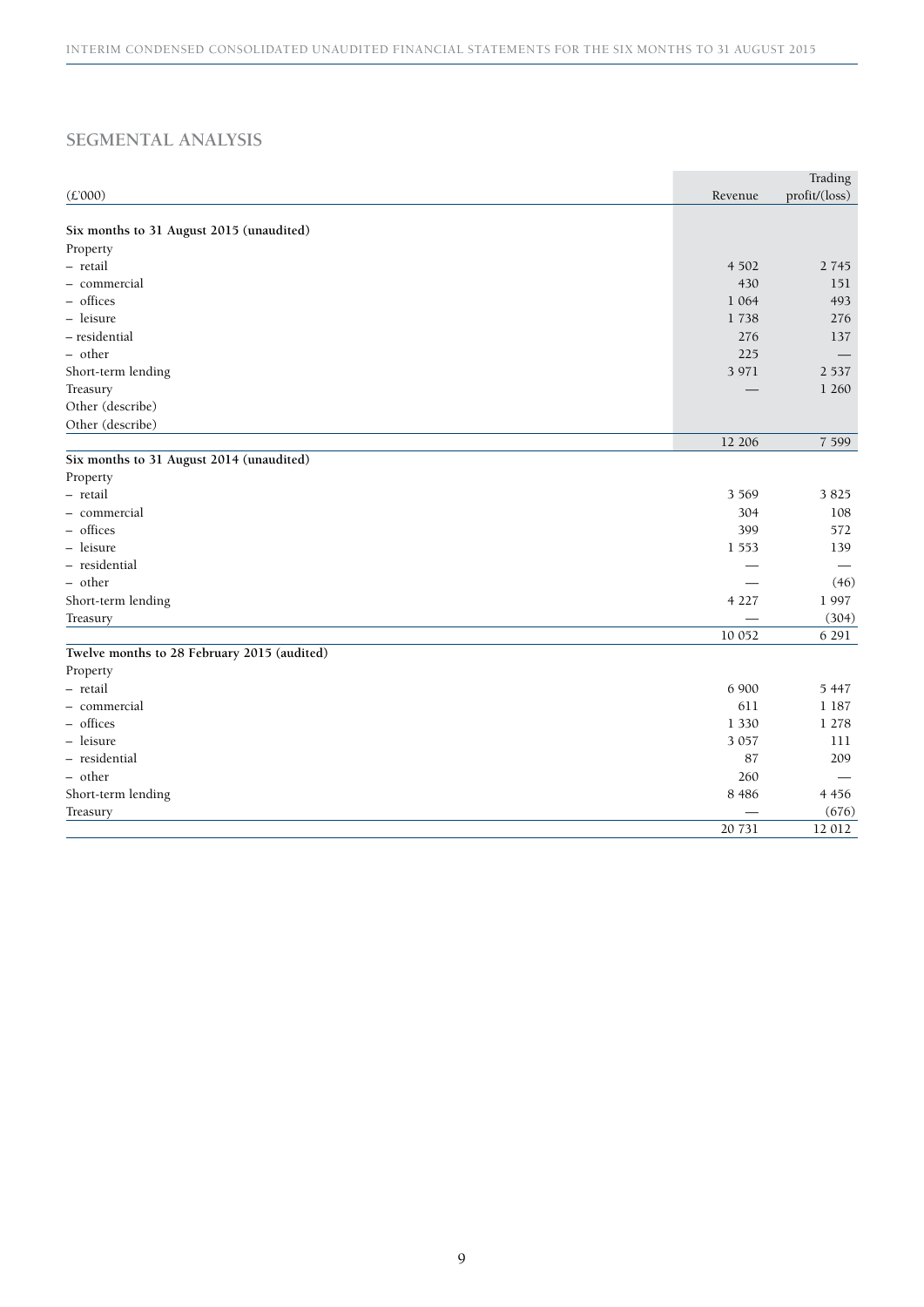# **SUPPLEMENTARY INFORMATION**

|    |                                                                 | Unaudited   | Unaudited   | Audited            |
|----|-----------------------------------------------------------------|-------------|-------------|--------------------|
|    |                                                                 | 6 months to | 6 months to | 12 months to       |
|    | (E'000)                                                         | 31/08/15    | 31/08/14    | 28/02/15           |
| 1. | Depreciation for the period                                     | 158         | 193         | 372                |
| 2. | Capital expenditure for the period                              | 14 5 19     | 20 612      | 51 112             |
| 3. | Calculation of headline earnings                                |             |             |                    |
|    | Net profit                                                      | 7818        | 3955        | 7832               |
|    | Gain on revaluation of investment properties                    | (629)       | (1685)      | (2156)             |
|    | Profit on disposal of investment properties                     |             | (905)       | (1359)             |
|    | Gain from bargain purchase                                      |             |             | (9)                |
|    | (Profit)/loss on disposal/purchase of investments               |             |             | (1117)             |
|    | Impairment of goodwill                                          |             |             | 1 2 8 8            |
|    | Loss/(profit) on disposal of property, plant and equipment      |             |             | 134                |
|    | Non-controlling interest                                        |             | 389         | 508                |
|    |                                                                 | 7 1 8 9     | 1754        | 5 1 2 1            |
| 4. |                                                                 |             |             |                    |
|    | Calculation of core headline earnings<br>Headline profit        | 7 189       | 1754        | 5 1 2 1            |
|    |                                                                 |             | 1685        |                    |
|    | Gain on revaluation of investment properties                    | 629         | 905         | 2 1 5 6<br>1 3 5 9 |
|    | Profit on disposal of investment properties<br>Legal fee income |             |             | (782)              |
|    | Loss/(profit) on fair value adjustment of financial assets      |             | 1 008       | 886                |
|    | Profit on disposal of financial assets                          | (1919)      |             |                    |
|    | Non-controlling interest                                        | (33)        | (389)       | (410)              |
|    |                                                                 | 5 8 6 6     | 4 9 6 3     | 8 3 3 0            |
|    |                                                                 |             |             |                    |
| 5. | Number of shares in issue ('000)                                | 185 660     | 155 600     | 156 133            |
| 6. | Net asset value per share (pence)                               | 82.9        | 74.5        | 78.3               |
| 7. | Financial assets                                                |             |             |                    |
|    | Unlisted investments at fund managers valuation                 | 6 217       |             |                    |
|    | Listed investments at fair value                                |             | 6883        | 7 271              |
|    |                                                                 | 6 217       | 6883        | 7 271              |
|    |                                                                 |             |             |                    |
| 8. | Contingent liabilities                                          | 480         | 480         | 480                |

9. Related parties

During the period under review, in the ordinary course of business, certain companies within the Group entered into transactions with each other. All these intergroup transactions are similar to those in the prior year and have been eliminated in the interim financial statements on consolidation.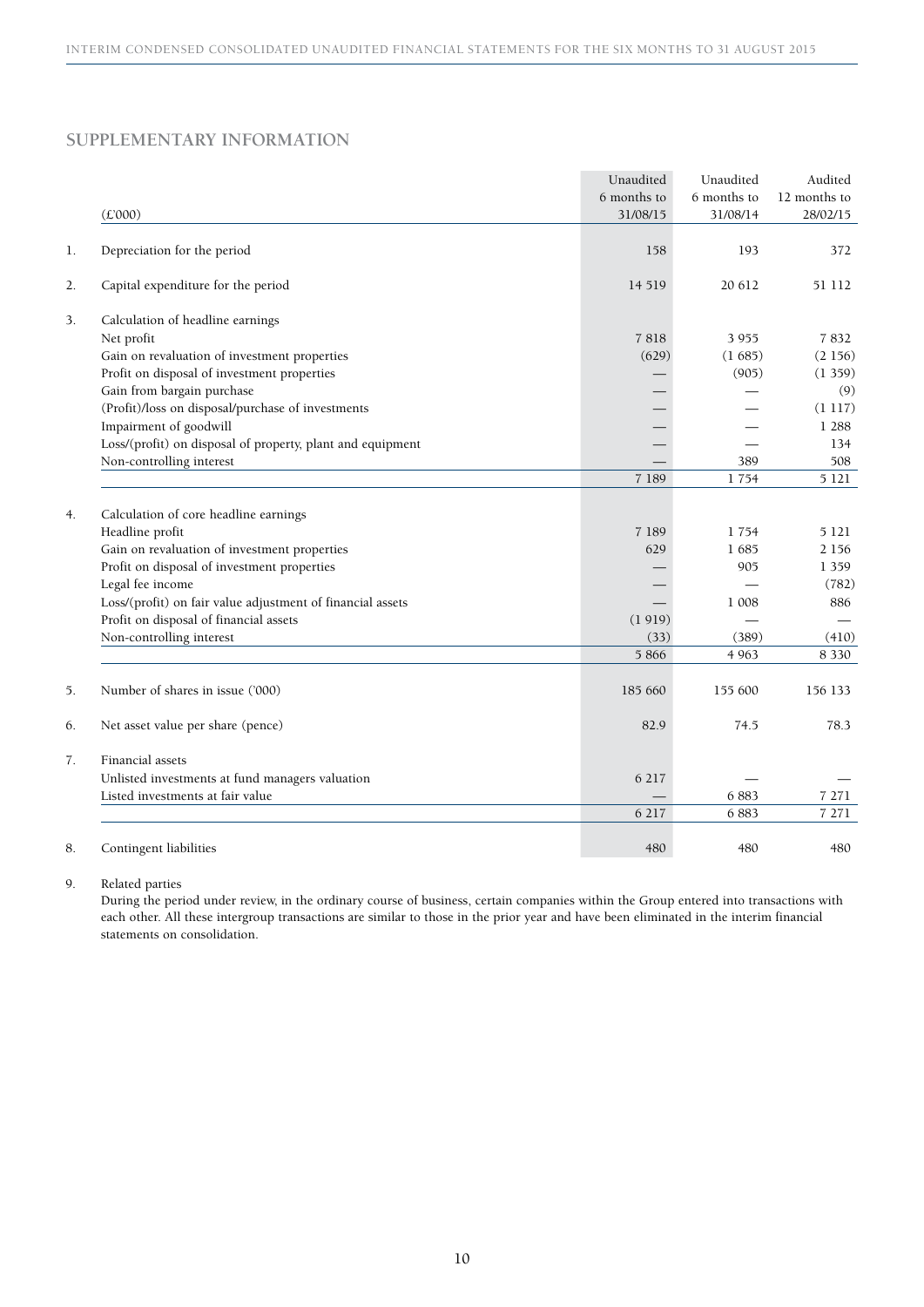### 10 Cashflow from operating activities

| Operating profit/(loss)                                      | 9 1 4 6 | 5 2 8 3 | 10 955  |
|--------------------------------------------------------------|---------|---------|---------|
| Non-cash items                                               | (2018)  | (1381)  | (1496)  |
| - depreciation                                               | 158     | 193     | 372     |
| - profit on disposal of investment properties                |         | (905)   | (1359)  |
| - loss/(profit) on disposal of PPE                           |         | 8       | 134     |
| - net gain on fair value adjustment on investment properties | (629)   | (1685)  | (2155)  |
| - fair value loss(gain) on financial assets at fair value    | 372     | 1 008   | 886     |
| - impairment of goodwill                                     |         |         | 1 2 8 8 |
| - impairment of loans                                        |         |         | 796     |
| - loss/(profit) on disposal of investments                   | (1919)  |         | (1117)  |
| - release of provision for lease repair liabilities          |         |         | (36)    |
| - other non-cash items                                       |         |         | (305)   |
| – bargain purchase gain                                      |         |         |         |
| Changes in working capital                                   | (4941)  | 891     | 544     |
| - trade and other receivables                                | (6333)  | (305)   | (2664)  |
| - trade and other payables                                   | 1 3 9 2 | 1 1 9 6 | 3 208   |
| Cash used in operations                                      | (188)   | (945)   | (969)   |
| - interest received                                          | 1868    | 88      | 810     |
| - interest paid                                              | (2846)  | (377)   | (938)   |
| - dividends paid                                             | (498)   | (427)   | (427)   |
| - taxation paid                                              | 1 2 8 8 | (229)   | (414)   |
| Net cash flows from operating activities                     | 1999    | 3848    | 9 0 3 4 |
|                                                              |         |         |         |

### 11. Goodwill

|      |                                          | Unaudited   | Unaudited   | Audited      |
|------|------------------------------------------|-------------|-------------|--------------|
|      |                                          | 6 months to | 6 months to | 12 months to |
|      | (E'000)                                  | 31/08/15    | 31/08/14    | 28/02/15     |
|      |                                          |             |             |              |
| 11.1 | Cost                                     | 4 8 5 0     |             | 3 5 9 4      |
|      | Accumulated impairment losses            | (1288)      |             | (1288)       |
|      |                                          | 3 5 6 2     |             | 2 3 0 6      |
|      |                                          |             |             |              |
| 11.2 | Cost                                     |             |             |              |
|      | Balance at beginning of year             | 3 5 9 4     |             |              |
|      | Acquired through business combinations   | 1 5 4 7     |             | 3 5 6 6      |
|      | Foreign currency translation movements   | (291)       |             | 28           |
|      | Balance at end of year                   | 4 8 5 0     |             | 3 5 9 4      |
|      |                                          |             |             |              |
| 11.3 | Accumulated impairment losses            |             |             |              |
|      | Balance at beginning of year             | (1288)      |             |              |
|      | Impairment losses recognised in the year |             |             | (1288)       |
|      |                                          | (1288)      |             | (1288)       |

**College**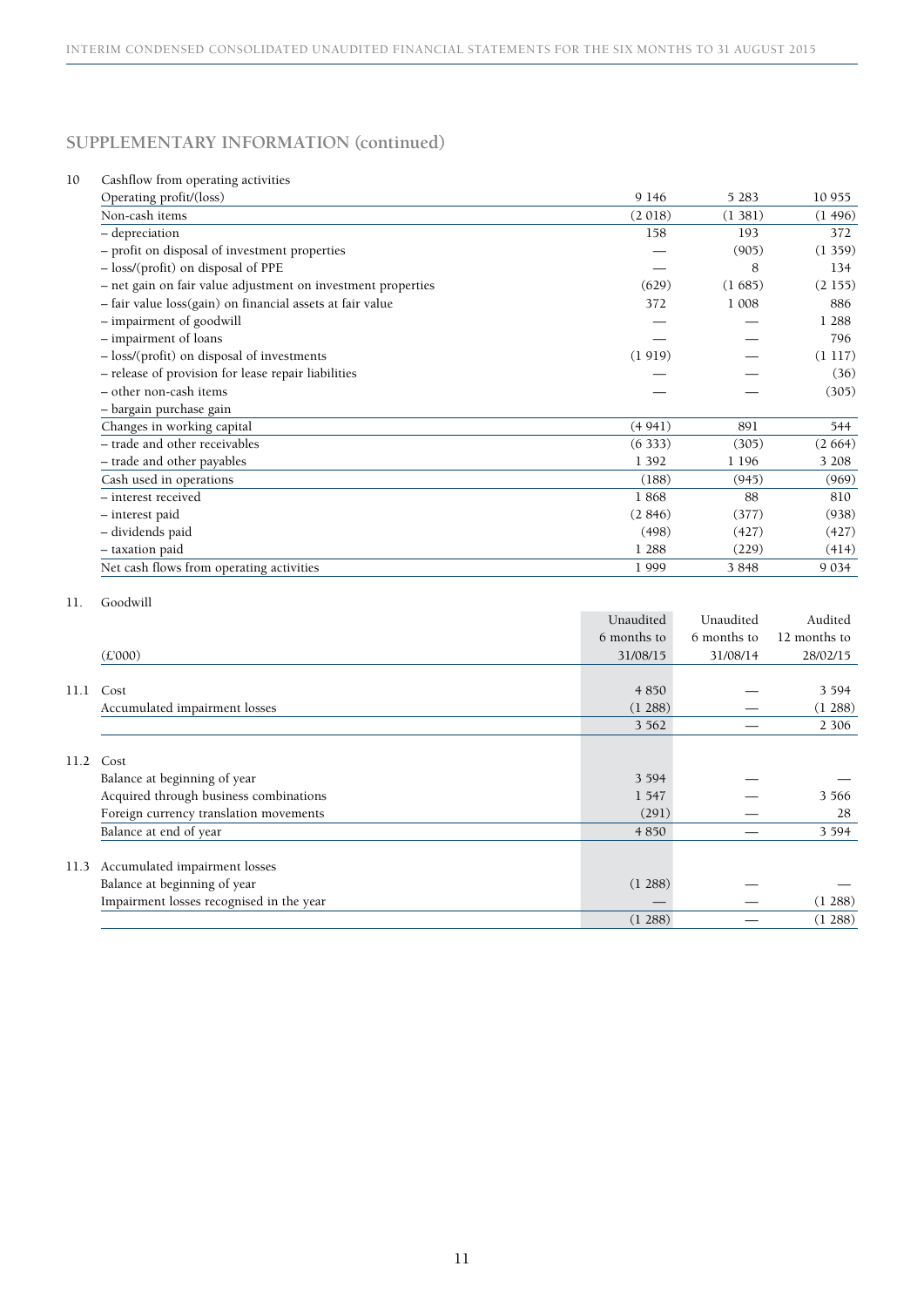### 11.4 Allocation of goodwill to cash-generating units

Management reviews the business performance based on geography and type of business. It has identified the United Kingdom, South Africa and Africa as the main geographies. There are property and short-term lending operating segments in the UK, mainly short-term lending in SA and property -residential in Africa. Goodwill is monitored by management at the operating segment level. The following is a summary of the goodwill allocation for each applicable operating segment:

|                                          |         |           |            | Foreign     |         |
|------------------------------------------|---------|-----------|------------|-------------|---------|
|                                          |         |           |            | currency    |         |
|                                          |         |           |            | translation |         |
| Six months to 31 August 2015 (unaudited) | Opening | Additions | Impairment | movements   | Closing |
| SA short-term lending                    | 2 2 8 7 |           |            | (291)       | 1996    |
| UK property – commercial                 |         | 489       |            |             | 489     |
| Africa property – residential            | 19      | 1058      |            |             | 1 0 7 7 |
| Total                                    | 2 3 0 6 | 1 547     |            | (291)       | 3 5 6 2 |

|                                             |         |           |            | Foreign                 |         |
|---------------------------------------------|---------|-----------|------------|-------------------------|---------|
|                                             |         |           |            | currency<br>translation |         |
| Twelve months to 28 February 2015 (audited) | Opening | Additions | Impairment | movements               | Closing |
| SA short-term lending                       |         | 3 5 7 5   | (1 288)    |                         | 2 2 8 7 |
| Africa property - residential               |         | 19        |            |                         | 19      |
| Total                                       |         | 3 5 9 4   | 1288       |                         | 2 3 0 6 |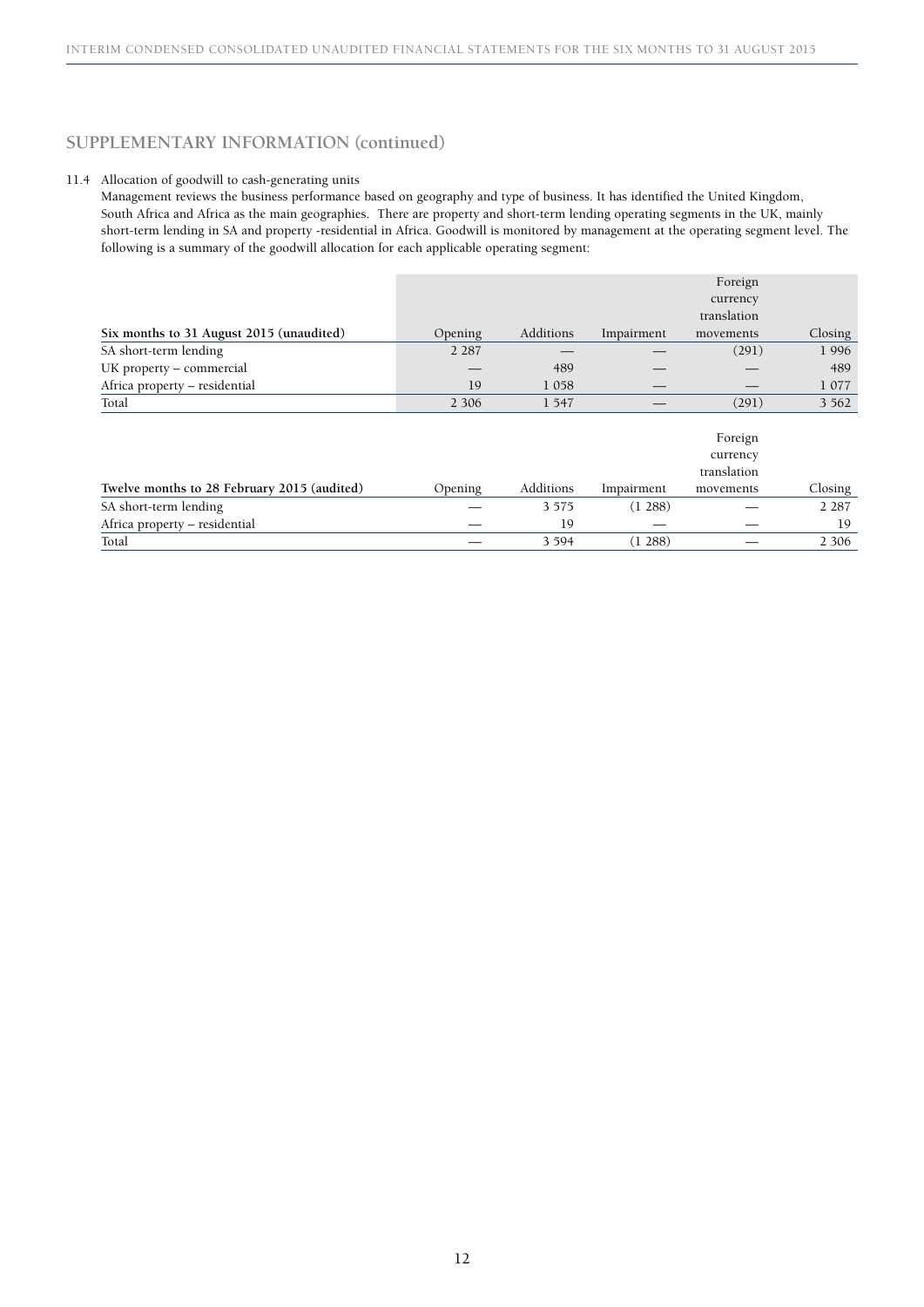#### 12. Business Combinations

On 18 March 2015 the group acquired a portfolio of commercial property assets in Botswana, Zambia, Namibia, Mozambique and the United Kingdom from Collins Property Projects Proprietary Limited and its affiliates ("Collins group"), and as a composite transaction the Collins group utilised the sale proceeds to subscribe for ordinary shares in Tradehold Limited. This is considered, in substance, to be a non-cash transaction. The subscribers are not permitted to dispose of more than 50% of the Tradehold Limited shares during a 5 year "lock-in" period.

As a result of the acquisition, the group has expanded its property interest in southern Africa (excluding South Africa), and has gained access to the resources and property expertise of the Collins group in Namibia, Botswana, Zambia and Mozambique to assist with the development of the group's African portfolio.

Goodwill acquired has not yet been allocated to a cash-generating unit at the end of the period as accounting for the business combination is still provisional.

The following table summarises the provisional purchase price allocation for the acquisition, and the amounts of the assets acquired and liabilities assumed recognised at the acquisition date. Unaudited

|                                                                               | Unaudittu   |
|-------------------------------------------------------------------------------|-------------|
|                                                                               | 6 months to |
| (E000)                                                                        | 31/08/15    |
|                                                                               |             |
| Total consideration                                                           | 28 157      |
| Issuance of ordinary shares                                                   | 25 644      |
| Deferred consideration                                                        | 2 5 1 3     |
|                                                                               |             |
| Recognised amounts of identifiable assets acquired and liabilities assumed at |             |
| provisional fair value                                                        |             |
| Total assets                                                                  | 58 064      |
| Investment property                                                           | 45 3 48     |
| Financial assets                                                              | 5 6 2 6     |
| Investment in associates                                                      | 2 1 3 0     |
| Cash and cash equivalents                                                     | 2 9 3 2     |
| Trade and other receivables                                                   | 765         |
| Tax receivables                                                               | 1 2 6 3     |
| Total liabilities                                                             | (31 453)    |
| Borrowings                                                                    | (28738)     |
| Deferred revenue                                                              | (59)        |
| Tax creditor                                                                  | (202)       |
| Trade and other payables                                                      | (2454)      |
| Total identifiable net assets                                                 | 26 611      |
| Goodwill                                                                      | 1 546       |
| Total consideration                                                           | 28 157      |
|                                                                               |             |

Based on the information available, it was not possible to finalise the fair value measurement of the acquired assets and liabilities by 31 August 2015. The twelve-month period permitted under IFRS 3 for finalising purchase price allocations was used; it allows for provisional allocation of the purchase price to the individual assets and liabilities until the end of that period.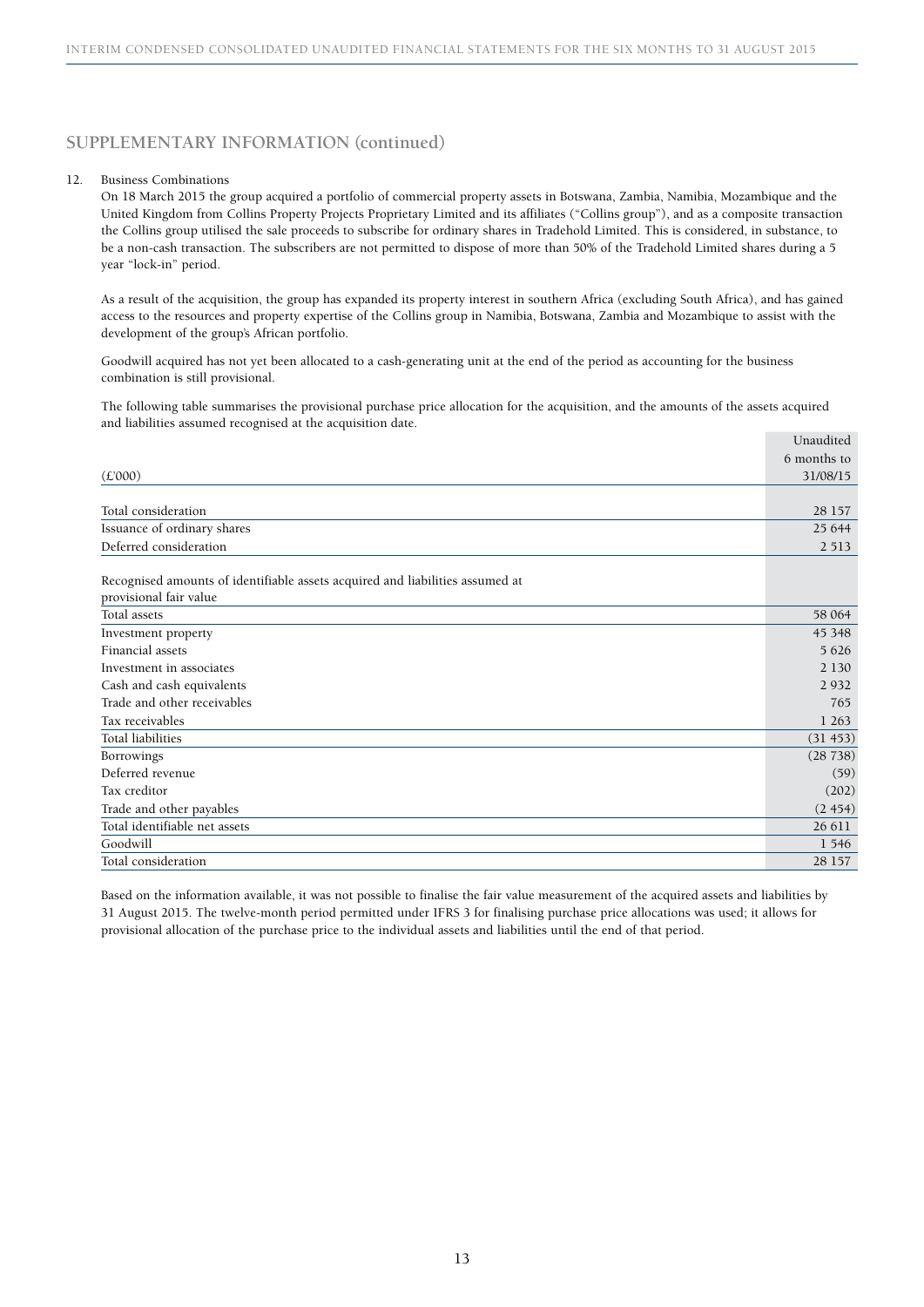#### 13. Fair value hierarchy

IFRS7 requires disclosure of fair value measurements by level of the following fair value measurement hierarchy:

- Quoted prices (unadjusted) in active markets for identical assets or liabilities (level 1).
- Inputs other than quoted prices included within level 1 that are observable for the asset or liability, either directly (that is, as prices) or indirectly (that is, derived from prices) (level 2).
- Inputs for the asset or liability that are not based on observable market data (that is, unobservable inputs) (level 3).

The following table presents the group's financial assets and liabilities that are measured at fair value at 31 August 2015.

| Assets                                                      | Level 1 | Level 2 | Level 3 |
|-------------------------------------------------------------|---------|---------|---------|
| Financial assets at fair value through profit and loss      |         |         |         |
| Securities                                                  |         | 6 2 1 7 |         |
| Non-financial assets at fair value through profit or loss   |         |         |         |
| Investment properties                                       |         |         | 179 397 |
| Total assets                                                |         | 6 217   | 179 397 |
| Liabilities                                                 |         |         |         |
| Financial liabilities at fair value through profit and loss |         |         |         |
| Contingent consideration                                    |         |         | 1862    |
| Trading derivatives                                         |         |         |         |
| Cross currency swap                                         |         | 5 7 7 6 |         |
| Derivatives used for hedging                                |         | 549     |         |
| Interest rate contracts                                     |         |         |         |
| Financial liabilities at amortised cost                     |         |         |         |
| Preference shares                                           | 30 716  |         |         |
| Borrowings                                                  |         |         | 89 882  |
| Total liabilities                                           | 30 716  | 6 3 2 5 | 91 744  |
|                                                             |         |         |         |

The following table presents the group's financial assets and liabilities that are measured at fair value at 28 February 2015.

| Assets                                                      | Level 1 | Level 2 | Level 3 |
|-------------------------------------------------------------|---------|---------|---------|
| Financial assets at fair value through profit and loss      |         |         |         |
| Trading securities                                          | 7 2 7 1 |         |         |
| Non-financial assets at fair value through profit or loss   |         |         |         |
| Investment properties                                       |         |         | 120 552 |
| Total assets                                                | 7 2 7 1 |         | 120 552 |
| Liabilities                                                 |         |         |         |
| Financial liabilities at fair value through profit and loss |         |         |         |
| Contingent consideration                                    |         |         | 2 0 6 4 |
| Trading derivatives                                         |         |         |         |
| Cross currency swap                                         |         | 1765    |         |
| Derivatives used for hedging                                |         |         |         |
| Interest rate contracts                                     |         | 549     |         |
| Financial liabilities at amortised cost                     |         |         |         |
| Preference shares                                           | 34 7 53 |         |         |
| Borrowings                                                  |         |         | 32 321  |
| Total liabilities                                           | 34 753  | 2 3 1 4 | 34 385  |

The fair value of financial instruments traded in active markets is based on quoted market prices at the period-end. A market is regarded as active if quoted prices are readily and regularly available from an exchange, dealer, broker, industry group, pricing service, or regulatory agency, and those prices represent actual and regularly occurring market transactions on an arm's length basis. The quoted market price used for financial assets held by the group is the current bid price.

The fair value of investment properties is based on rental yield valuations at the period-end. Should property yields increase by 1%, the valuations would be approximately £15 million lower. Should the property yields decrease by 1%, the valuations would be approximately £21 million higher.

The fair value of financial liabilities for disclosure purposes is estimated by discounting the future contractual cash flows at the current market interest rate that is available to the group for similar financial instruments.

There were no transfers between the levels 1 and 2 and 3 during the period.